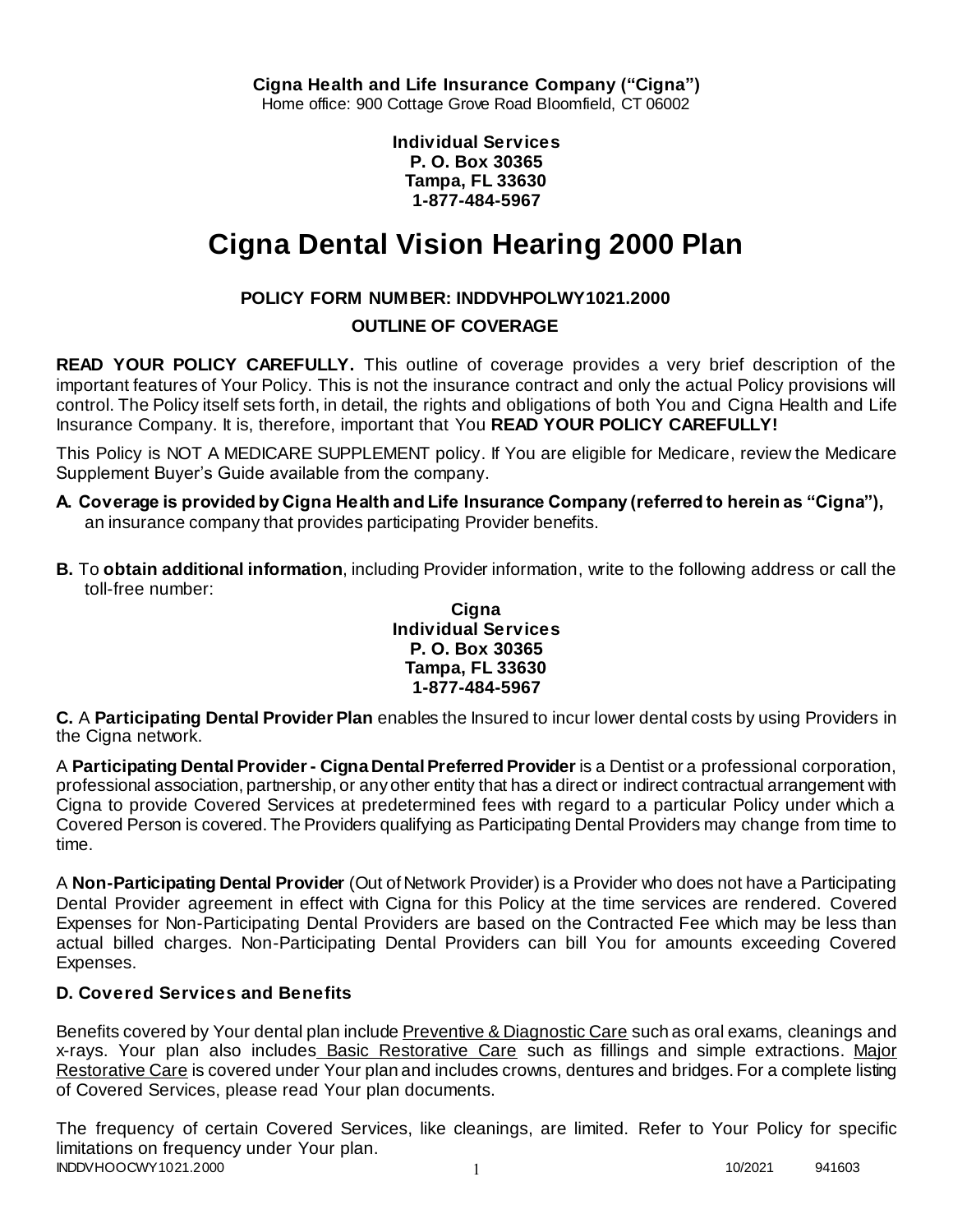## **Benefit Schedule**

The benefits outlined in the table below show the payment percentages for Covered Expenses **AFTER** any applicable Deductibles have been satisfied unless otherwise stated.

# **CIGNA DENTAL, VISION, AND HEARING INSURANCE** *The Schedule*

#### **For You and Your Dependents**

#### **The Schedule – Dental Benefits**

If You select a Participating Dental Provider, Your cost will be less than if You select a Non-Participating Dental Provider.

#### **Emergency Services**

The Benefit Percentage payable for Emergency Services charges made by a Non-Participating Dental Provider is the same Benefit Percentage as for Participating Dental Provider Charges. Dental Emergency services are required immediately to either alleviate pain or to treat the sudden onset of an acute dental condition. These are usually minor procedures performed in response to serious symptoms, which temporarily relieve significant pain, but do not effect a definitive cure, and which, if not rendered, will likely result in a more serious dental or medical complication.

#### **Dental Deductibles**

Dental Deductibles are expenses to be paid by You or Your Dependent. Dental Deductibles are in addition to any Coinsurance. Once the Dental Deductible maximum in The Schedule has been reached, You and Your family need not satisfy any further dental deductible for the rest of that year.

#### **Participating Dental Provider Payment**

Participating Dental Provider services are paid based on the Contracted Fee agreed upon by the Provider and Cigna.

#### **Non-Participating Dental Provider Payment**

Non-Participating Dental Provider services are paid based on the Contracted Fee.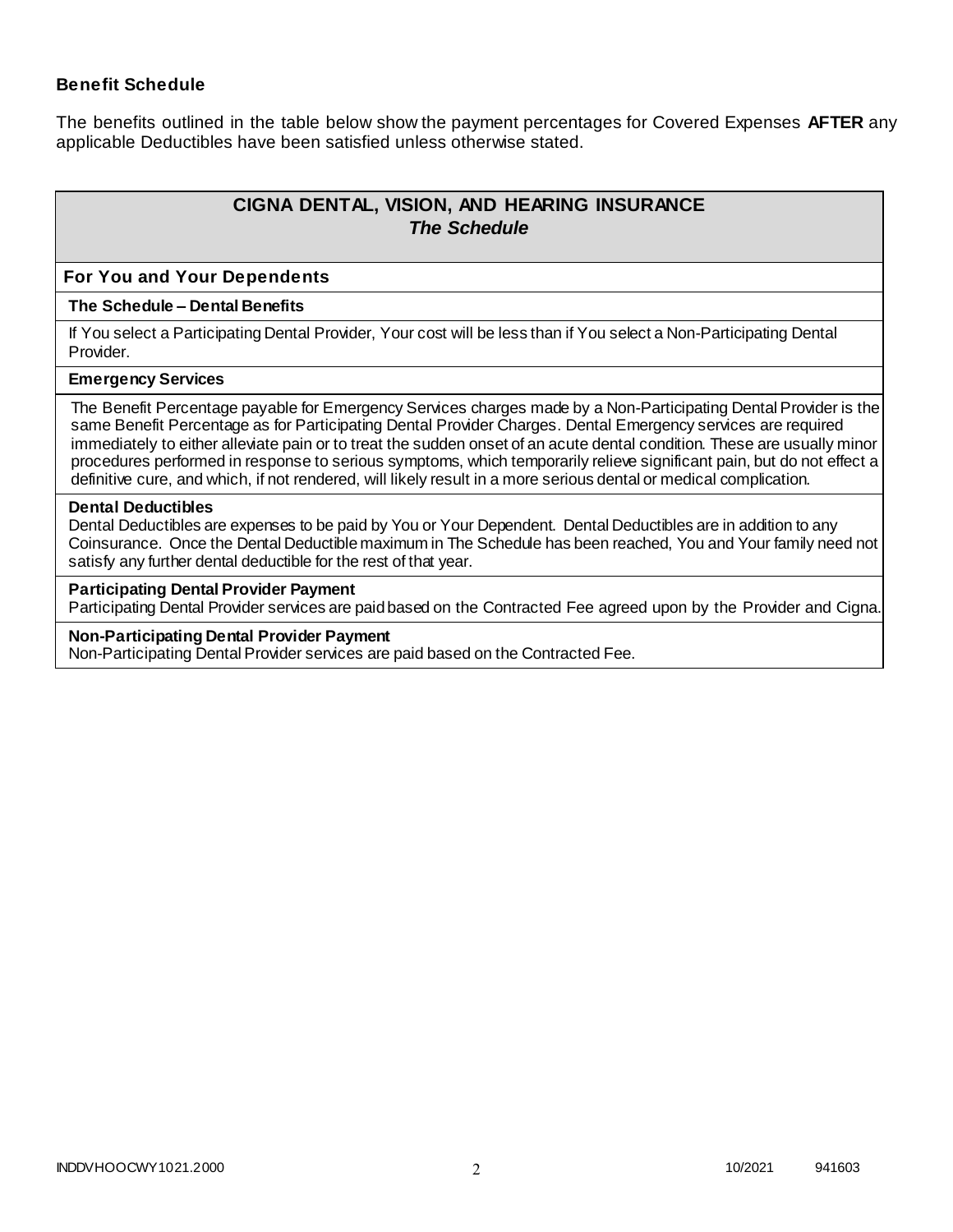| <b>DENTAL BENEFIT HIGHLIGHTS</b>                                                                                                                                                                                                                                   |                                                  |
|--------------------------------------------------------------------------------------------------------------------------------------------------------------------------------------------------------------------------------------------------------------------|--------------------------------------------------|
| Classes I, II, III<br><b>Calendar Year Maximum</b>                                                                                                                                                                                                                 | \$1,500 per person                               |
| <b>Calendar Year Dental Deductible</b>                                                                                                                                                                                                                             | \$100 per person                                 |
| Individual                                                                                                                                                                                                                                                         |                                                  |
|                                                                                                                                                                                                                                                                    | Not Applicable to Class I                        |
| Class I                                                                                                                                                                                                                                                            | The Percentage of Covered Expenses the Plan Pays |
| Preventive Care<br>Oral Exams<br>Routine Cleanings<br>Routine X-rays<br>Non-Routine X-rays<br>Fluoride Application<br><b>Sealants</b><br>Space Maintainers (non-orthodontic)<br>Emergency Care to Relieve Pain                                                     | 100%                                             |
| Class II                                                                                                                                                                                                                                                           | The Percentage of Covered Expenses the Plan Pays |
| <b>Basic Restorative</b><br>Fillings<br>Surgical Extraction of Impacted Teeth<br>Oral Surgery, Simple Extractions<br>Relines, Rebases, and Adjustments<br>Repairs - Bridges, Crowns, and Inlays<br>Repairs - Dentures                                              | 70% after dental deductible                      |
| <b>Class III</b>                                                                                                                                                                                                                                                   | The Percentage of Covered Expenses the Plan Pays |
| Major Restorative<br>Crowns / Inlays / Onlays<br>Root Canal Therapy / Endodontics<br><b>Minor Periodontics</b><br><b>Major Periodontics</b><br>Oral Surgery, All Except Simple Extractions<br>Prosthesis Over Implant<br>Anesthetics<br>Dentures<br><b>Bridges</b> | 50% after dental deductible                      |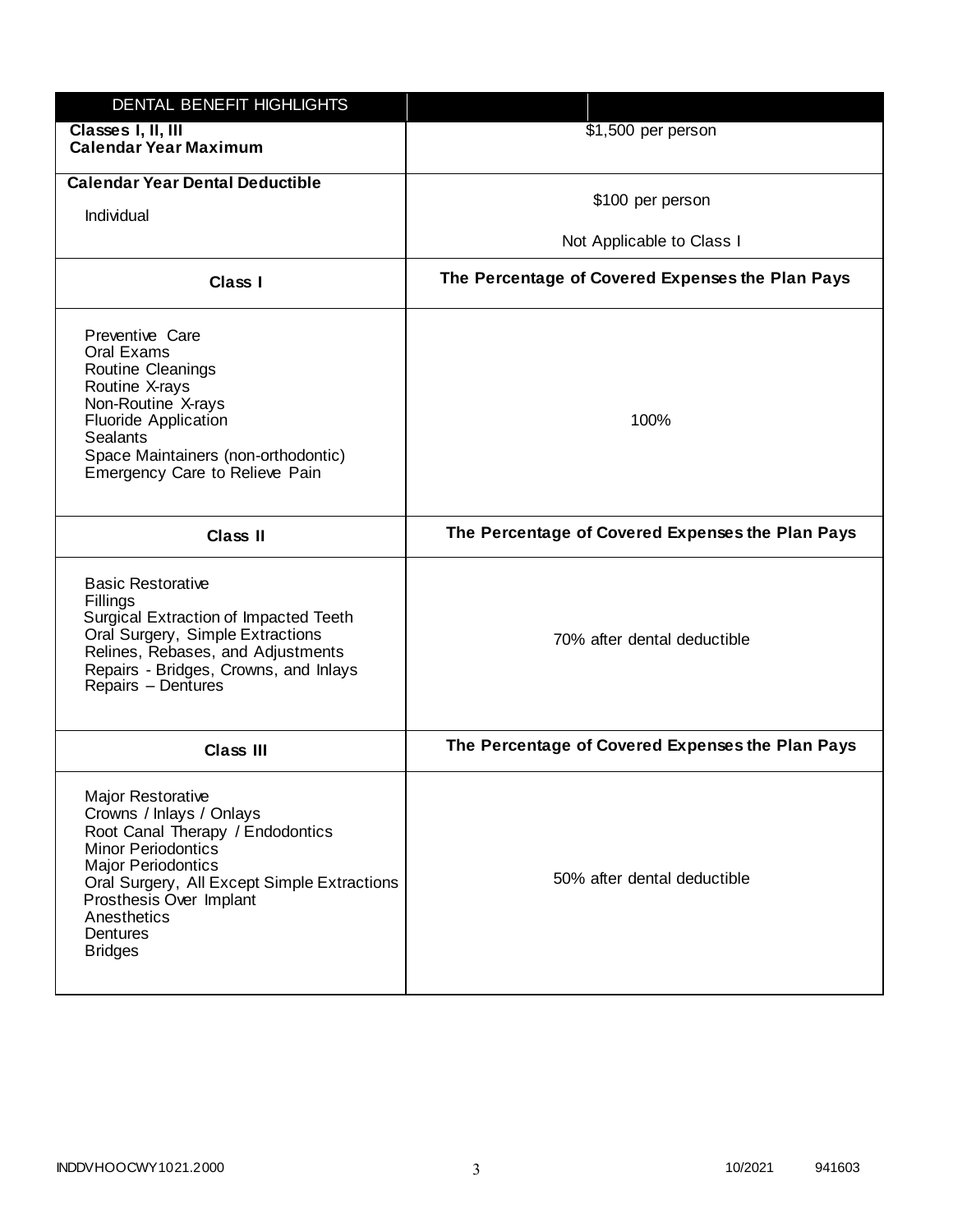| The Schedule - Vision Benefits                                                                  |                                                                                         |
|-------------------------------------------------------------------------------------------------|-----------------------------------------------------------------------------------------|
| VISION BENEFIT HIGHLIGHTS                                                                       |                                                                                         |
| Eye Examinations, including refraction                                                          | The plan pays 50% of expenses, not to exceed a \$75 calendar<br>year maximum per person |
| Materials (corrective eyeglasses or contact<br>lenses, including fittings and follow-up visits) | \$200 calendar year maximum per person                                                  |

| The Schedule - Hearing Benefits                             |                                        |
|-------------------------------------------------------------|----------------------------------------|
| <b>HEARING BENEFIT HIGHLIGHTS</b>                           |                                        |
| <b>Hearing Examinations</b>                                 | \$50 calendar year maximum per person  |
| Materials (Hearing Aids, including fittings<br>and repairs) | \$500 calendar year maximum per person |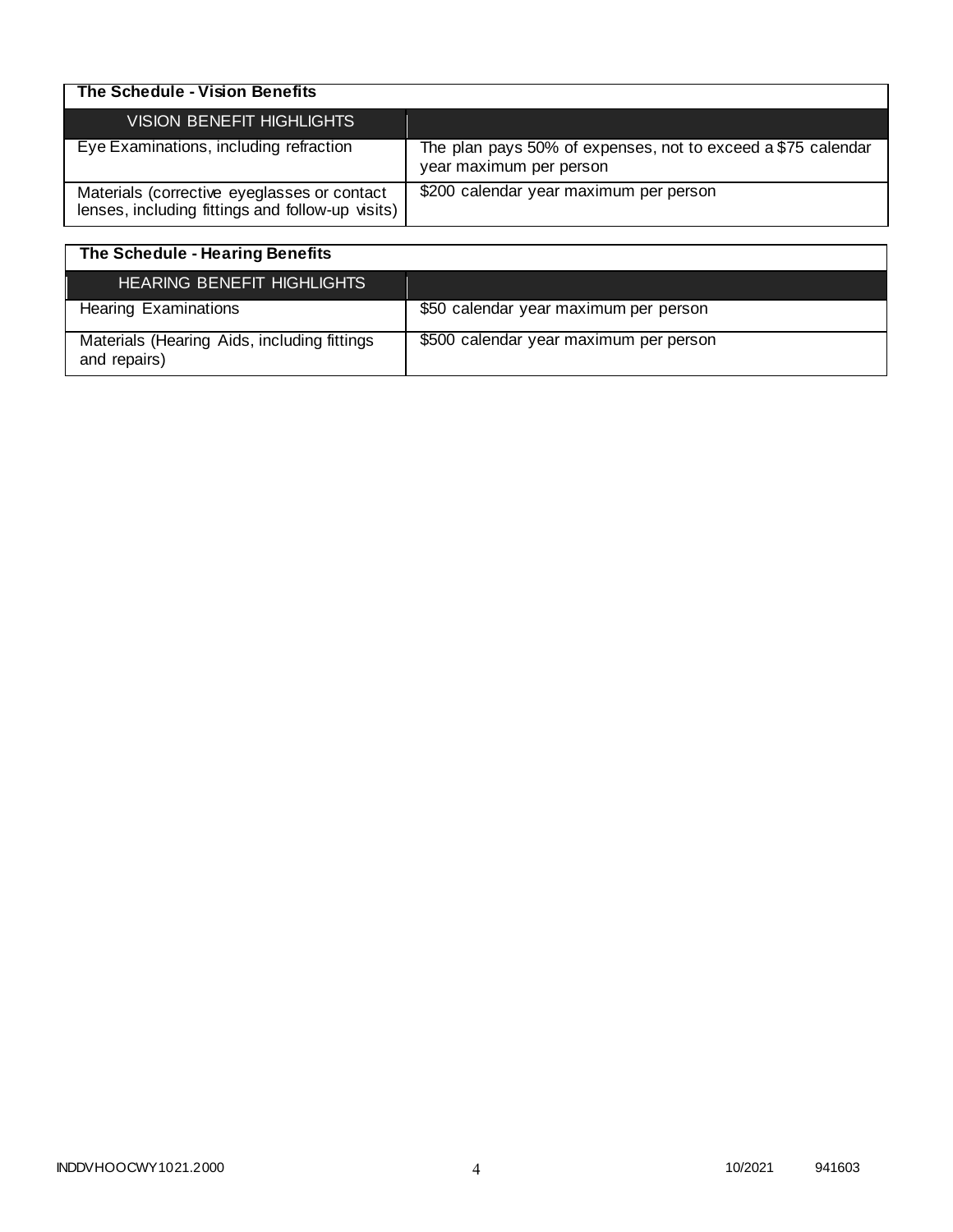# **Waiting Periods**

A Covered Person may access their dental, vision, and hearing benefit insurance once he or she has satisfied the following waiting periods:

- There is no waiting period for Class I or II dental benefits or for vision and hearing benefits.
- After 12 consecutive months of coverage dental benefits will increase to include the list of Class III procedures.

## **Missing Teeth Limitation**

There is no payment for replacement of teeth that are missing when a person first becomes insured. This payment limitation no longer applies after 24 months of continuous coverage.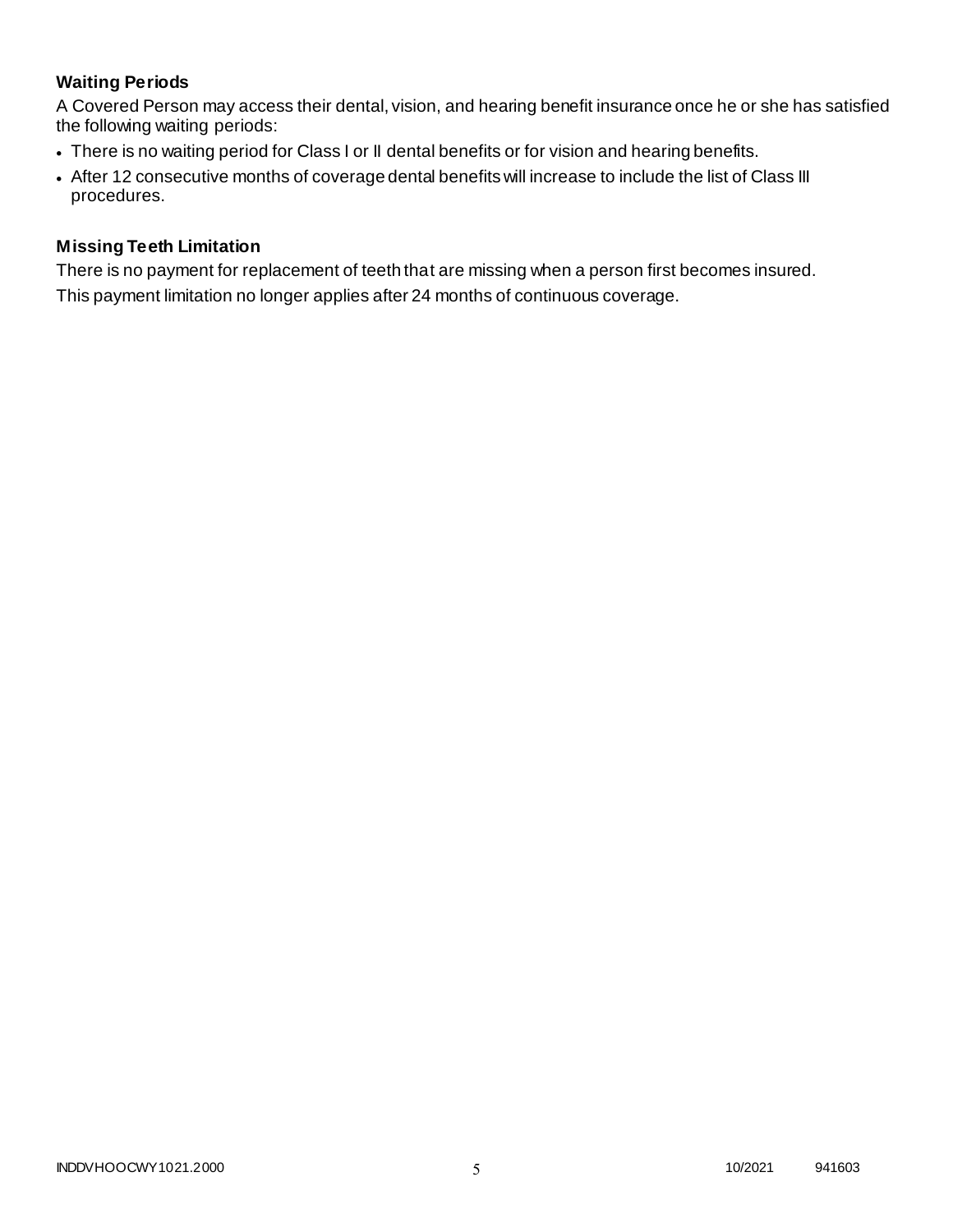# **E. Insured's Financial Responsibility**

The Insured is responsible for paying the monthly or quarterly premium on a timely basis. The Insured is also responsible to pay Providers for charges that are applied to the Deductibles, Coinsurance, and any amounts charged by Non-Participating Dental Providers in excess of the Contracted Fee. In addition, any charges for Medically Necessary and/or Dentally Necessary items that are excluded under the Policy are the responsibility of the Insured.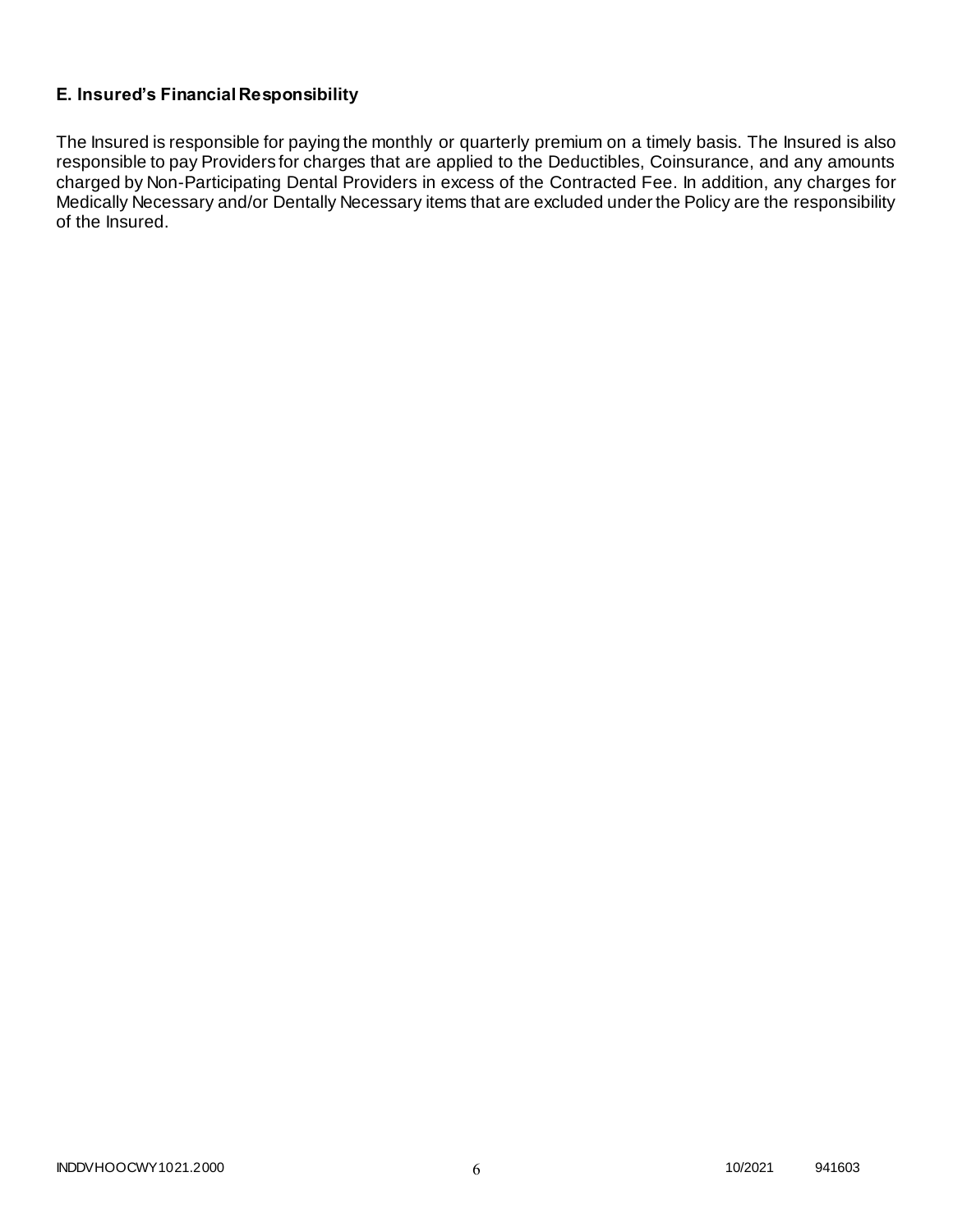# **F. Exclusions And Limitations: What Is Not Covered By This Policy**

# **Expenses Not Covered**

Covered Expenses will not include, and no payment will be made for:

- procedures which are not included in the list of Covered Dental Services, Covered Vision Services, or Covered Hearing Services;
- cone beam imaging;
- instruction for plaque control, oral hygiene and diet;
- core build-ups;
- veneers;
- precious or semi-precious metals for crowns, bridges and abutments;
- restoration of teeth which have been damaged by erosion, attrition or abrasion;
- bite registrations; precision or semi-precision attachments; or splinting;
- implants or implant related services;
- orthodontic treatment, except for the treatment of cleft lip and cleft palate;
- general anesthesia or intravenous sedation, when used for the purposes of anxiety control or patient management is not covered; may be considered only when medically or dentally necessary and when in conjunction with covered complex oral surgery;
- athletic mouth guards;
- services performed solely for cosmetic reasons;
- personalization or decoration of any dental device or dental work;
- replacement of an appliance per benefit guidelines;
- services that are medical in nature:
- services and supplies received from a hospital;
- prescription drugs;
- plano lenses:
- VDT (video display terminal)/computer eyeglass benefit;
- medical or surgical treatment of the eyes;
- any type of corrective vision surgery, including LASIK surgery, radial ketatonomy (RK), automated lamellar keratoplasty (ALK), or conductive keratoplasty (CK);
- Orthoptic or vision training and any associated supplemental testing;
- any eye examination, or any corrective eyewear, required by an employer as a condition of employment;
- safety eyewear;
- sub-normal vision aids or non-prescription lenses;
- Magnification or low vision aids not shown as covered in the Schedule of Vision Coverage;
- Assistive Listening Devices (ALDs);
- medical and/or surgical treatment of the internal or external structures of the ear, including but not limited to Cochlear implants;
- Hearing Aids not prescribed by a Licensed Hearing Care Professional;
- ear protective devices or plugs;
- Hearing Aids maintenance/service contracts, ear molds and other miscellaneous repairs;
- Hearing Aids purchased online or over the counter (OTC); or
- Disposable Hearing Aids.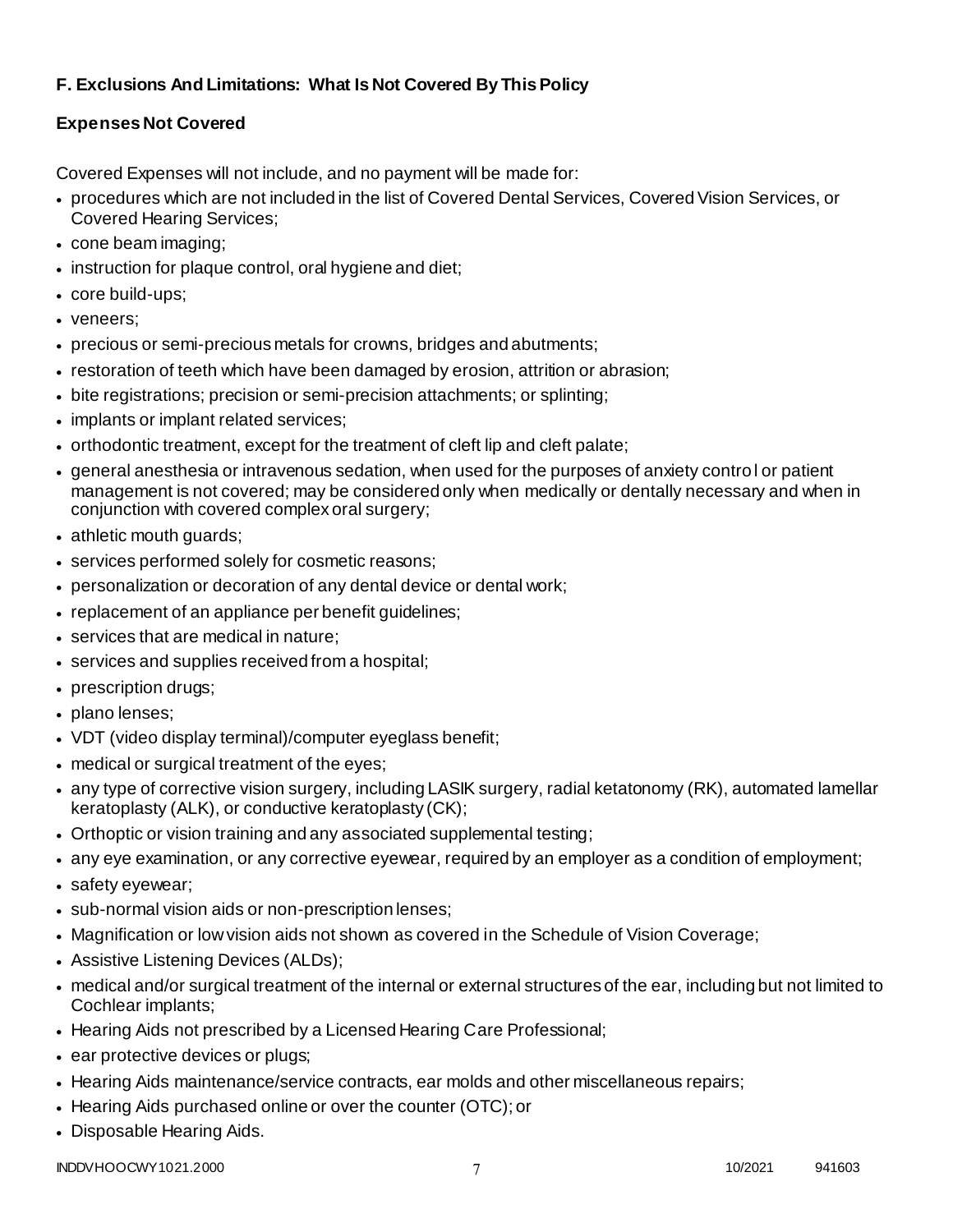## **General Limitations**

No payment will be made for expenses incurred for You or any one of Your Dependents:

- For services not specifically listed as Covered Services in this Policy;
- For services or supplies that are not Medically Necessary;
- For services received before the Effective Date of coverage;
- For services received after coverage under this Policy ends;
- For services for which You have no legal obligation to pay or for which no charge would be made if You did not have insurance coverage;
- For Professional services or supplies received or purchased directly or on Your behalf by anyone, including a Provider, from any of the following:
	- **Yourself or Your employer;**
	- a person who lives in the Covered Person's home, or that person's employer;
	- a person who is related to the Covered Person by blood, marriage or adoption, or that person's employer.
- for or in connection with an Injury arising out of, or in the course of, any employment for wage or profit;
- for or in connection with a Sickness which is covered under any workers' compensation or similar law;
- for charges made by a Hospital owned or operated by or which provides care or performs services for, the United States Government, if such charges are directly related to a condition which occurred while serving in the military or an associated auxiliary unit;
- services or supplies received due to an act of war, declared or undeclared while serving in the military or an associated auxiliary unit;
- to the extent that payment is unlawful where the person resides when the expenses are incurred;
- for charges which the person is not legally required to pay;
- for charges which would not have been made if the person had no insurance;
- to the extent that billed charges exceed the rate of reimbursement as described in the Schedule;
- for charges for unnecessary care, treatment or surgery;
- to the extent that You or any of Your Dependents is in any way paid or entitled to payment for those expenses by or through a public program, other than Medicaid;
- for or in connection with experimental procedures or treatment methods not approved by the American Dental Association or the appropriate dental specialty society;
- Procedures that are a covered expense under any other plan which provides dental, vision, or hearing benefits;
- To the extent that benefits are paid or payable for those expenses under the mandatory part of any auto insurance policy written to comply with a "no-fault" insurance law or an uninsured motorist insurance law. Cigna will take into account any adjustment option chosen under such part by You or any one of Your Dependents.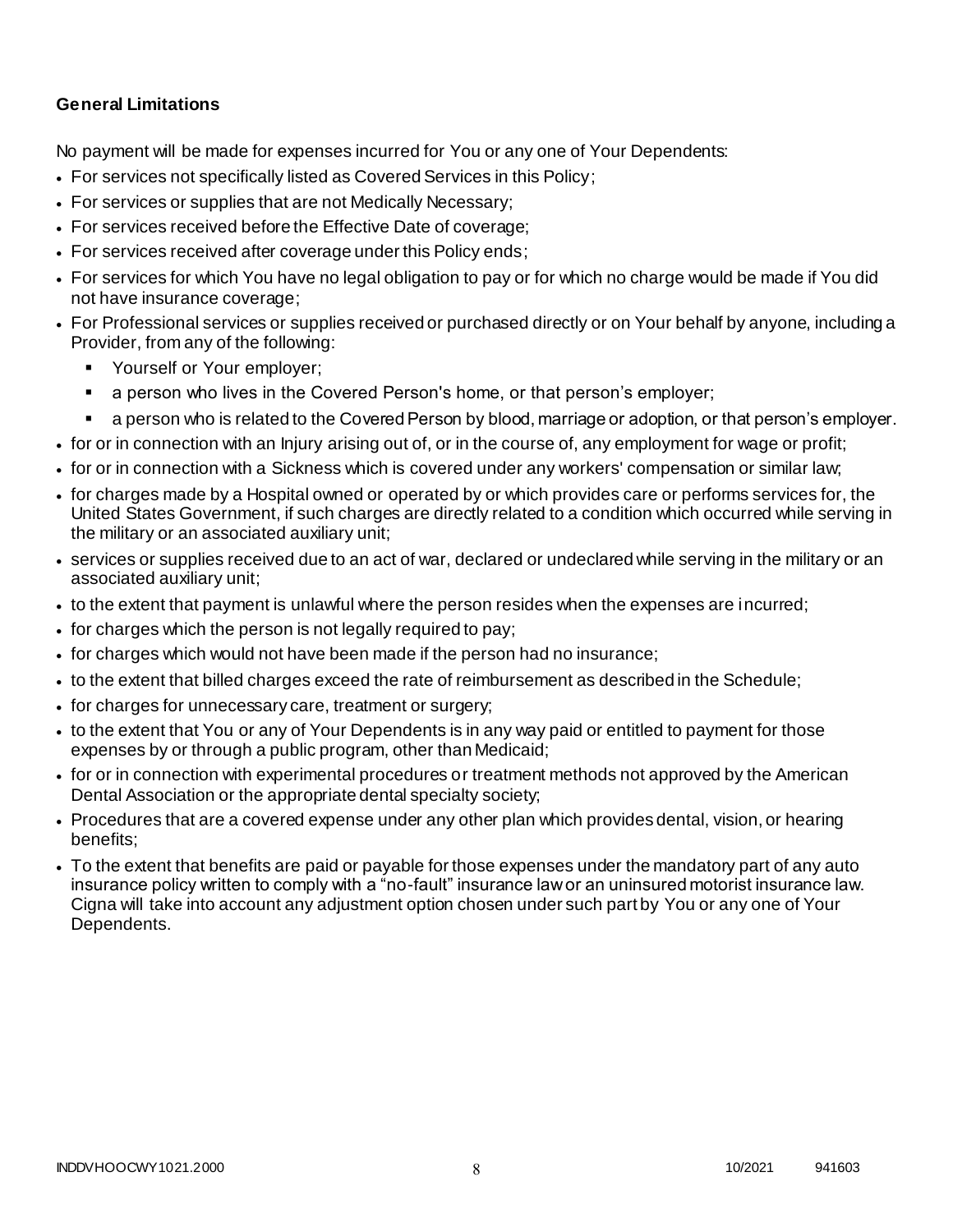## **G. Predetermination of Dental Benefits Program**

Predetermination of Benefits is a voluntary review of a Dentist's proposed treatment plan and expected charges. It is not preauthorization of service and is not required.

The treatment plan should include supporting pre-operative x-rays and other diagnostic materials as requested by Cigna's dental consultant. If there is a change in the treatment plan, a revised plan should be submitted.

Cigna will determine covered dental expenses for the proposed treatment plan. If there is no Predetermination of Benefits, Cigna will determine covered dental expenses when it receives a claim.

Review of proposed treatment is advised whenever extensive dental work is recommended when cha rges exceed **\$500**.

Predetermination of Benefits is not a guarantee of a set payment. Payment is based on the services that are actually delivered and the coverage in force at the time services are completed.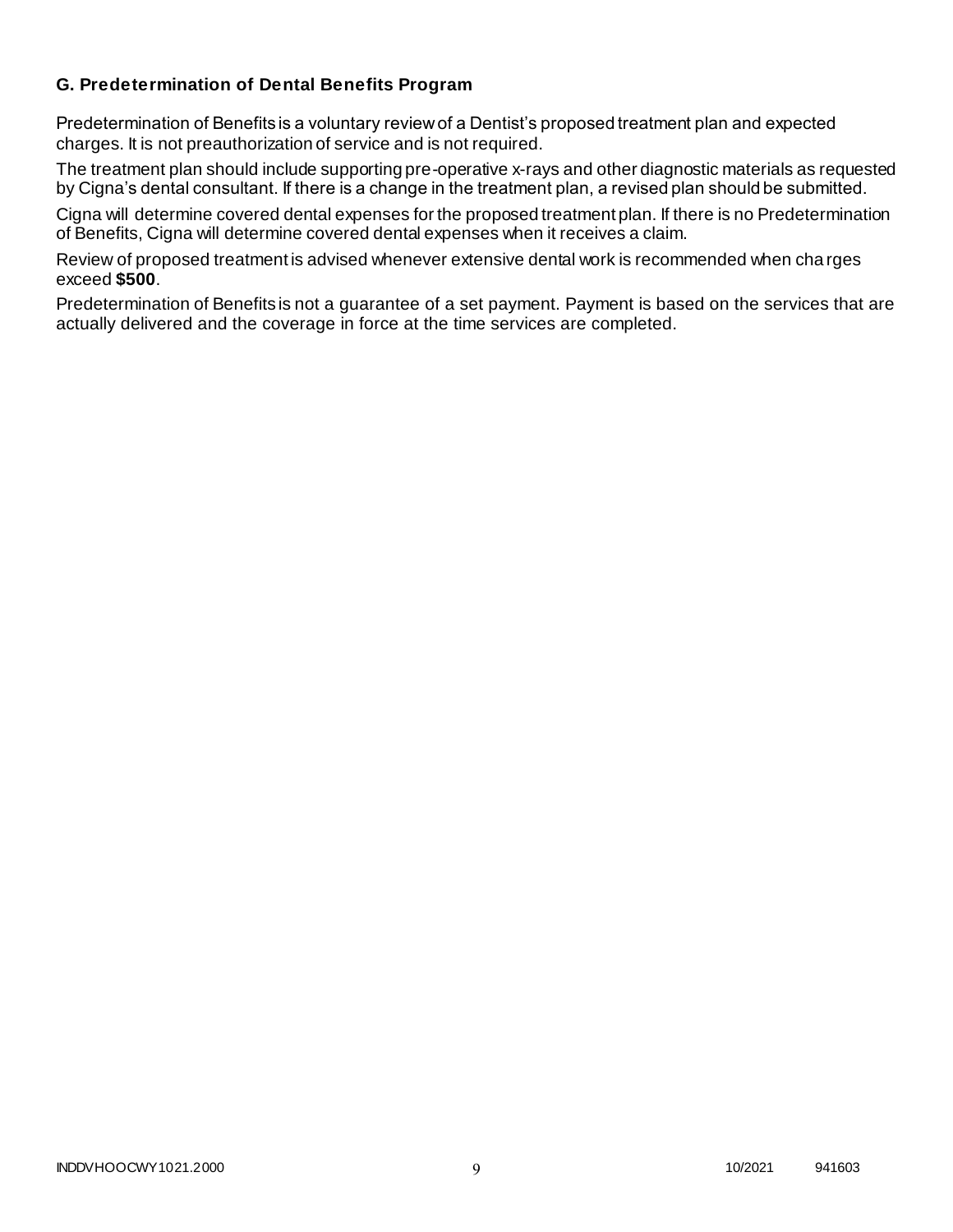## **H. General Provisions**

## **WHEN YOU HAVE A COMPLAINT OR AN APPEAL**

For the purposes of this section, any reference to "You," "Your" or "Yourself" also refers to a representative or Provider designated by You to act on Your behalf, unless otherwise noted.

We want You to be completely satisfied with the care You receive. That is why We have established a process for addressing Your concerns and solving Your problems.

#### **Start with Member Services**

We are here to listen and help. If You have a concern regarding a person, a service, the quality of care, or contractual benefits, You can call Our toll-free number and explain Your concern to one of Our Customer Service representatives. You can also express that concern in writing. Please call or write to Us at the following:

Customer Services Toll-Free Number or address on mycigna.com, explanation of benefits or claim form

We will do Our best to resolve the matter on Your initial contact. If We need more time to review or investigate Your concern, We will get back to You as soon as possible, but in any case within 30 days.

If You are not satisfied with the results of a coverage decision, You can start the appeals procedure.

#### **Appeals Procedure**

Cigna has a two step appeals procedure for coverage decisions. To initiate an appeal, You must submit a request for an appeal in writing within 365 days of receipt of a denial notice. You should state the reason why You feel Your appeal should be approved and include any information supporting Your appeal. If You are unable or choose not to write, You may ask to register Your appeal by telephone. Call or write to Us at the toll-free number or address on Your Benefit Identification card, explanation of benefits or claim form.

#### **Level One Appeal**

Your appeal will be reviewed and the decision made by someone not involved in the initial decision. Appeals involving Medical Necessity or clinical appropriateness will be considered by a health care professional.

For level one appeals, We will respond in writing with a decision within 30 calendar days after We receive an appeal for a postservice coverage determination. If more time or information is needed to make the determination, We will notify You in writing to request an extension of up to 15 calendar days and to specify any additional information needed to complete the review. An adverse written decision will specify why the services, procedures or supplies requested are not Medically Necessary and/or Dentally Necessary and will include Your rights to have the decision reviewed, with the possibility of an expedited review if a delayed review would adversely affect You.

If You are not satisfied with Our level-one appeal decision, You may request a level-two appeal.

#### **Level Two Appeal**

If You are dissatisfied with Our level one appeal decision, You may request a second review. To start a level two appeal, follow the same process required for a level one appeal.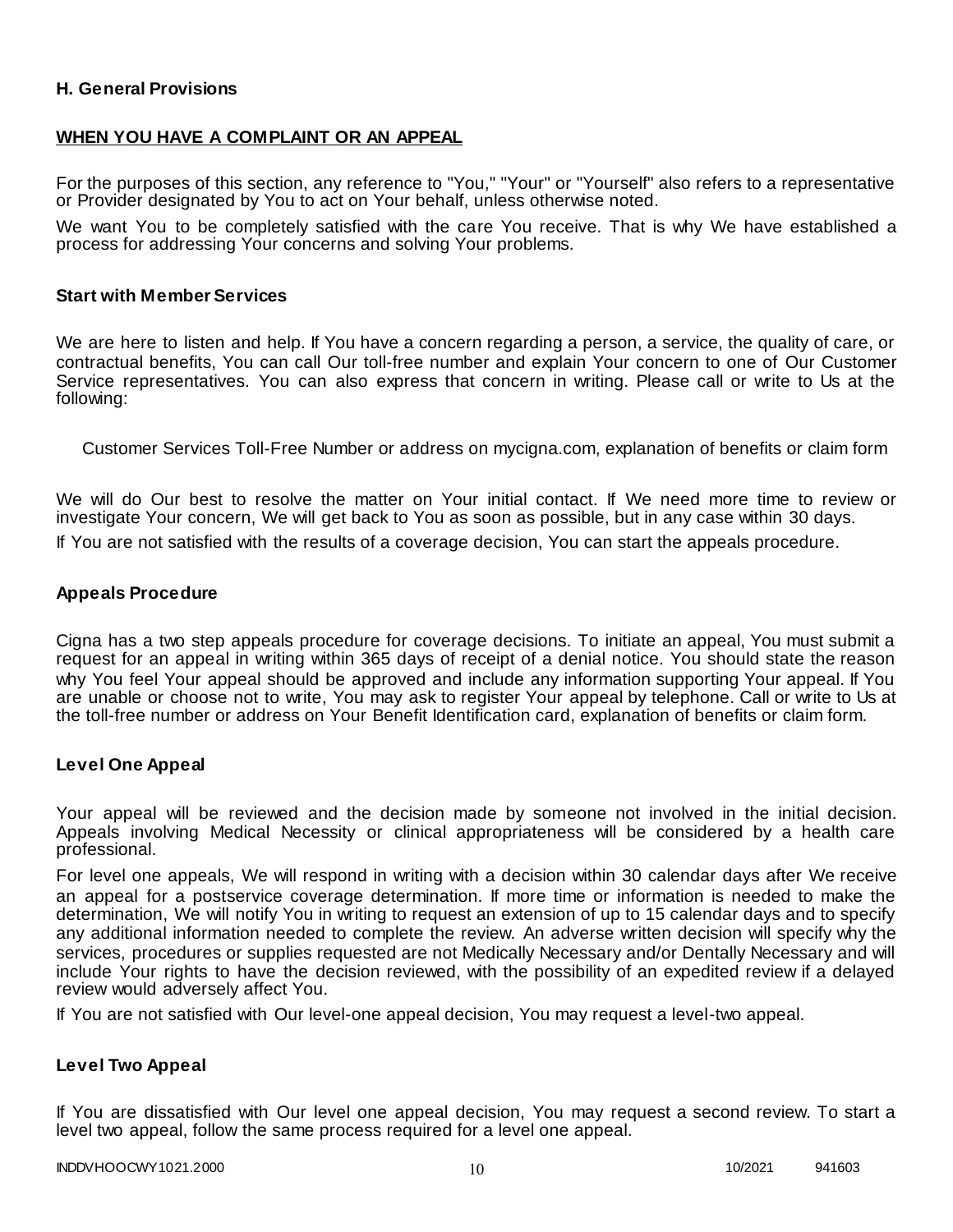Most requests for a second review will be conducted by the Appeals Committee, which consists of at least three people. Anyone involved in the prior decision may not vote on the Committee. For appeals involving Medical Necessity or clinical appropriateness, the Committee will consult with at least one Dentist reviewer in the same or similar specialty as the care under consideration. You may present Your situation to the Committee in person or by conference call.

For level two appeals We will acknowledge in writing that We have received Your request and schedule a Committee review. For postservice claims, the Committee review will be completed within 30 calendar days. If more time or information is needed to make the determination, We will notify You in writing to request an extension of up to 15 calendar days and to specify any additional information needed by the Committee to complete the review. You will be notified in writing of the Committee's decision within five working days after the Committee meeting, and within the Committee review time frames above if the Committee does not approve the requested coverage. An adverse written decision will include the signed opinion of at least one credited medical or dental consultant who agrees with the denial and who is not an employee of Ours if requested by You, Your rights to a review of the decision by health care professionals who have no association with Us and is not the attending physician or physician's partner, and the possible right to an expedited review if a delayed review would adversely affect You. The adverse written decision will also include Your rights to having the claim reviewed by an external review organization.

## **Expedited Review**

An expedited review will be available when a normal review would seriously jeopardize the life or health of a Covered Person or would jeopardize the Covered Person's ability to regain maximum function. A decision for an expedited review decision will be made within 72 hours after the review has commenced.

## **External Review**

Once the internal review process has been exhausted, You have the right to request an external review within 120 days of receiving the Appeals Committee's adverse decision. The request for an external review must be in writing and will need to include all necessary information and documents pertaining to the adverse decision. You must also provide written consent authorizing the Wyoming Commissioner of Insurance to obtain all necessary medical records from both Us and any health care provider used for review purposes regarding the decision to deny, limit, reduce or terminate coverage. All medical records used in the external review process will be held in confidence.

## **Notice of Benefit Determination on Appeal**

Every notice of an appeal decision will be provided in writing or electronically and, if an adverse determination, will include:

- (1) the specific reason or reasons for the denial decision;
- (2) reference to the specific Policy provisions on which the decision is based;
- (3) a statement that the claimant is entitled to receive, upon request and free of charge, reasonable access to and copies of all documents, records, and other Relevant Information as defined;
- (4) upon request and free of charge, a copy of any internal rule, guideline, protocol or other similar criterion that was relied upon in making the adverse determination regarding Your appeal, and an explanation of the scientific or clinical judgment for a determination that is based on a medical necessity, experimental treatment or other similar exclusion or limit.

## **Relevant Information**

INDDVHOOCWY1021.2000 11 10/2021 941603 Relevant Information is any document, record, or other information which was relied upon in making the benefit determination; was submitted, considered, or generated in the course of making the benefit determination, without regard to whether such document, record, or other information was relied upon in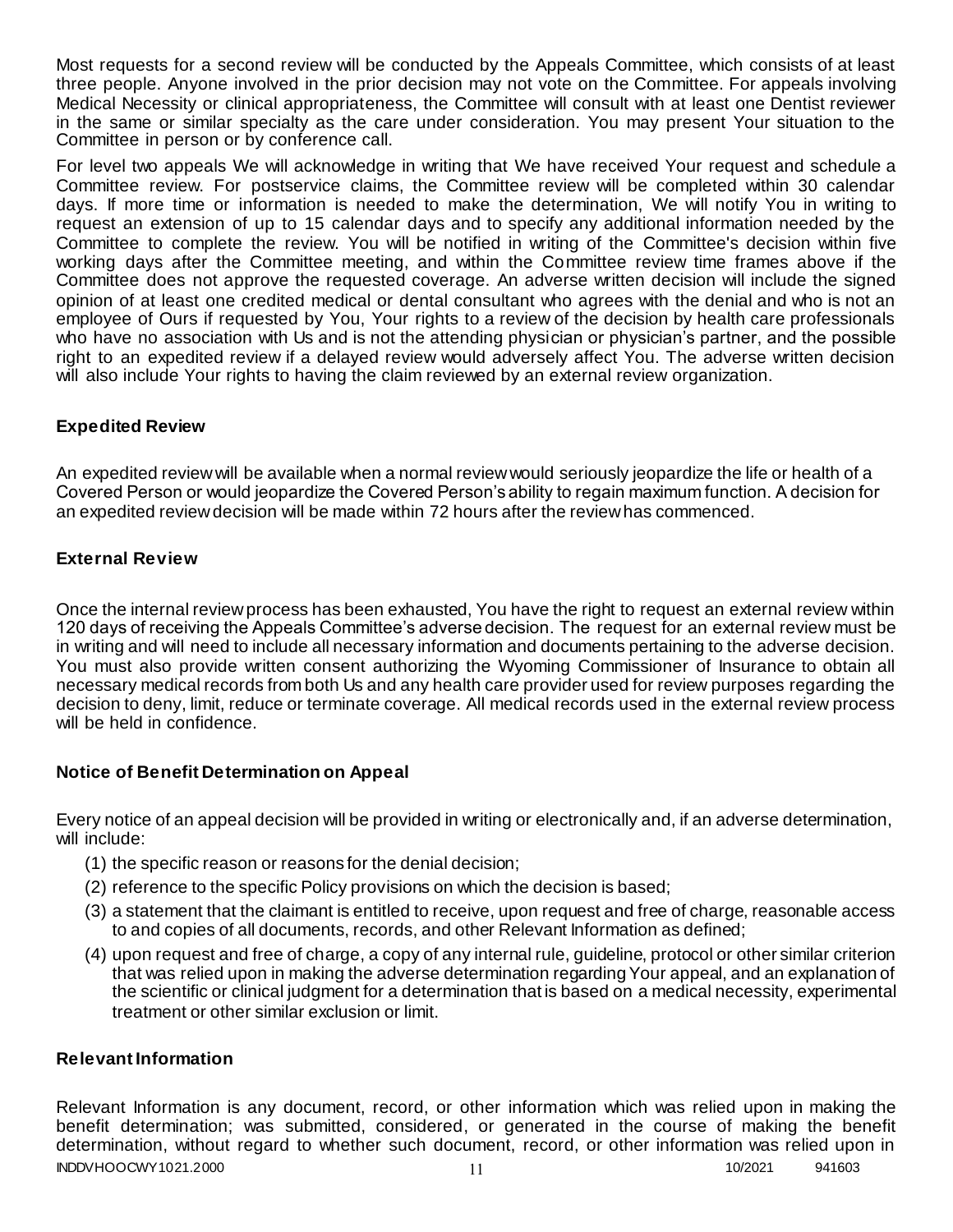making the benefit determination; demonstrates compliance with the administrative processes and safeguards required by federal law in making the benefit determination; or constitutes a statement of policy or guidance with respect to the plan concerning the denied treatment option or benefit or the claimant's diagnosis, without regard to whether such advice or statement was relied upon in making the benefit determination.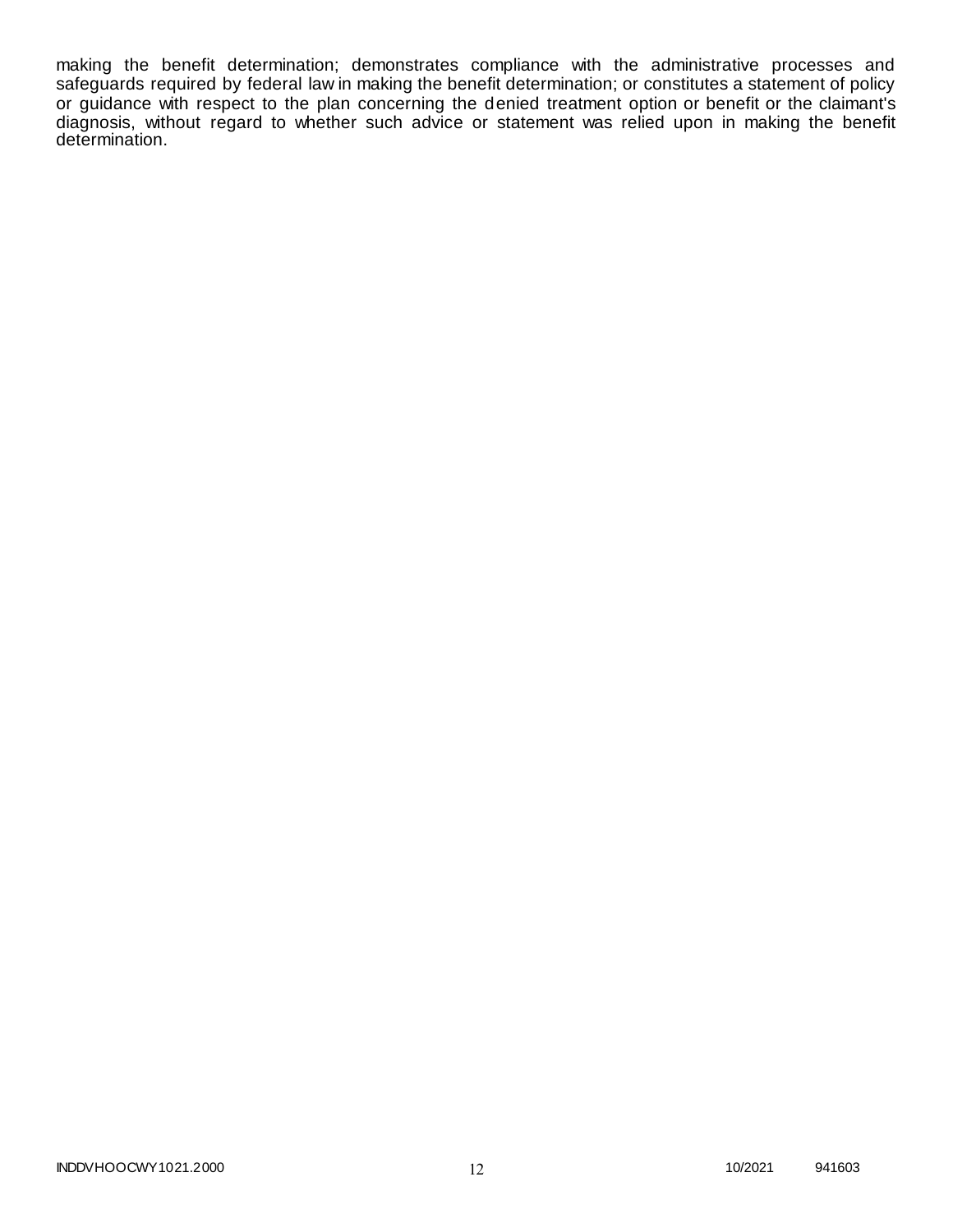# **I. Participating Dental Providers**

Cigna will provide a current list of Dentists currently participating with Cigna and their locations to each Covered Person upon request.

To verify if a Dentist is currently participating with Cigna and is accepting new Cigna Insureds, the Covered Person should visit Our website at mycigna.com.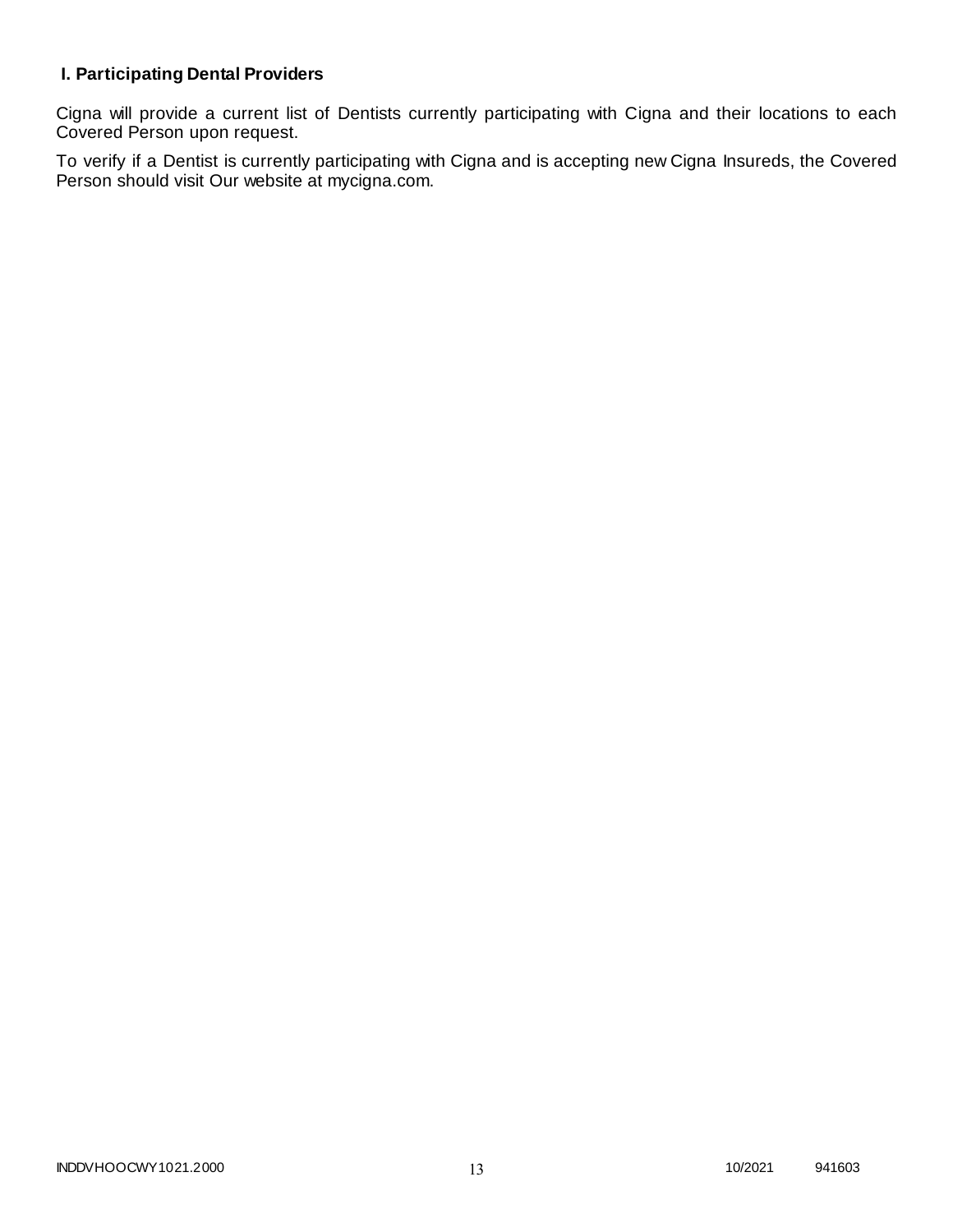## **J. Renewability, Eligibility, and Continuation**

1. The Policy will renew except for the specific events stated in the Policy. Cigna may change the premiums of the Policy with 60 days written notice to the Insured. However, Cigna will not refuse to renew or change the premium schedule for the Policy on an individual basis, but only for all Insureds in the same class and covered under the same Policy as You.

2. The individual plan is designed for residents of Wyoming who are not enrolled under or covered by any other group or individual health coverage. You must notify Cigna of all changes that may affect any Covered Person's eligibility under the Policy.

3. You or Your Dependent(s) will become ineligible for coverage:

- When premiums are not paid according to the due dates and grace periods described in the premium section.
- With respect to Your Spouse, Domestic Partner, or partner to a Civil Union: when the Spouse is no longer married to the Insured or when the union is dissolved.
- With respect to You and Your Family Member(s): when You no longer meet the requirements listed in the Conditions of Eligibility section.
- The date the Policy terminates.
- When the Insured no longer lives in the Service Area.

4. If a Covered Person's eligibility under this Plan would terminate due to the Insured's death, divorce or if other Dependents would become ineligible due to age or no longer qualify as dependents for coverage under this Plan; except for the Insured's failure to pay premium, the Covered Person's insurance will be continued if the Covered Person exercising the continuation right notifies Cigna and pays the appropriate monthly premium within 60 days following the date this Policy would otherwise terminate. Any waiting periods in the new Plan will be considered as being met to the extent coverage was in force under this Plan.